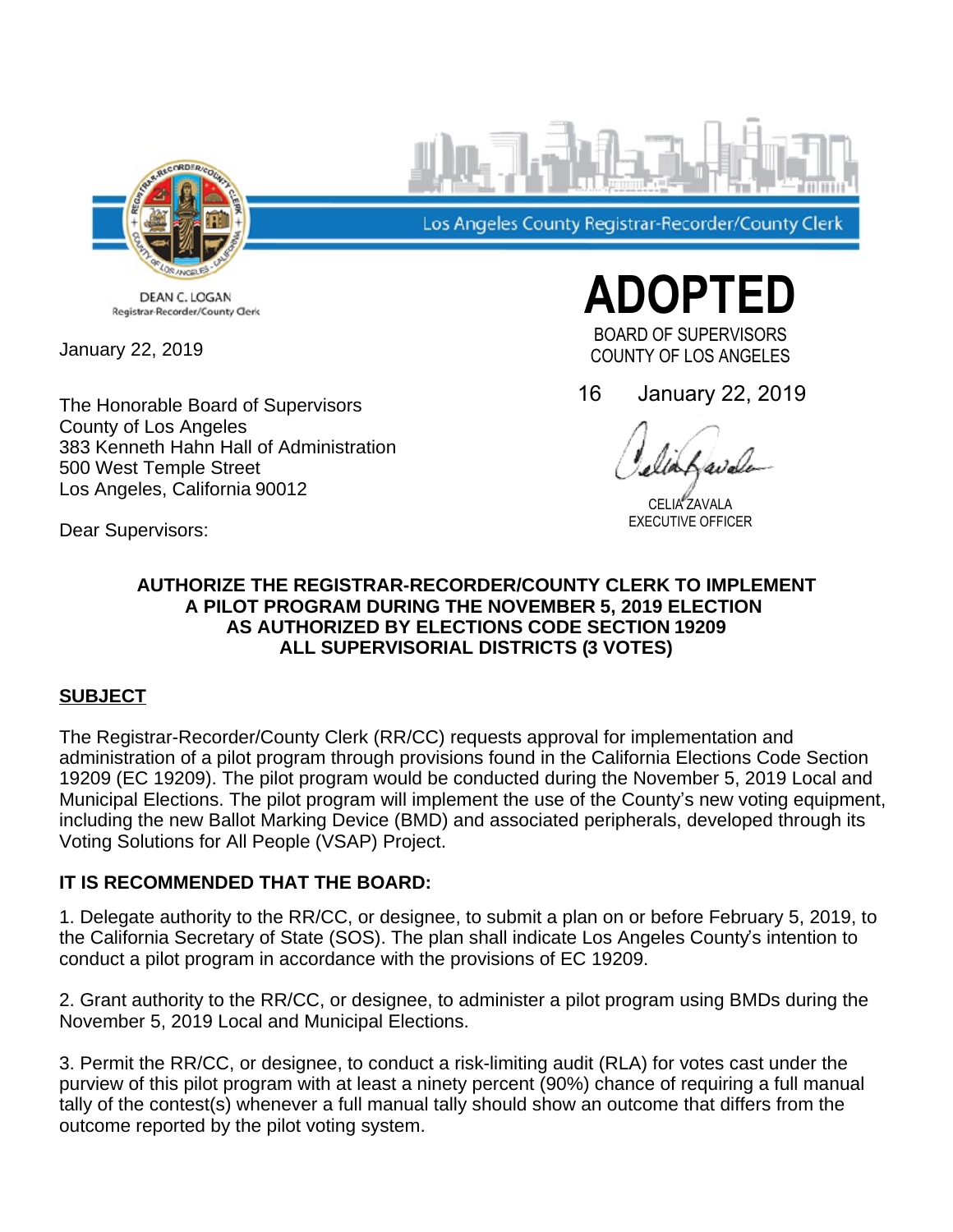The Honorable Board of Supervisors 1/22/2019 Page 2

4. Require the RR/CC to comply with any regulations adopted by the SOS governing the use of voting machines, voting devices, vote tabulating devices, and ballot marking systems for purposes of this pilot program.

5. Ensure that the number of voting system units deployed by the Department does not exceed fifty percent (50%) of the estimated number of units that would be required for full implementation of the voting system at every voting site in a statewide election throughout Los Angeles County.

6. Require the RR/CC to notify the SOS in writing within thirty (30) days of any defect, fault or failure of hardware, software or firmware of the voting system or any part of the voting system upon completion of the pilot program.

## **PURPOSE/JUSTIFICATION OF RECOMMENDED ACTION**

Voters in Los Angeles County have used the same voting device for over fifty (50) years. Changing voter behavior requires significant planning and messaging that can be developed by studying how voters behave during the pilot program.

The Department will implement changes that greatly diverge from how elections have been administered over the past several decades. Implementation of a pilot program ahead of the March 5, 2020 Presidential Primary Election will provide valuable insight regarding implementation, unanticipated administrative challenges and, most importantly, how voters interact with the VSAP Project's new equipment, processes and overall experience.

The November 5, 2019 Local and Municipal Elections provide an ideal setting for this pilot program due to the limited nature of those elections. Currently, only four municipalities are anticipated to have contests on the ballot. Most municipal jurisdictions have already consolidated election schedules with the County's even-year election cycle and no longer feature local elections during odd-number years. This creates an opportunity for voters to interact with the County's new voter experience while the RR/CC studies that interaction and its administration planning and execution.

#### **Implementation of Strategic Plan Goals**

This request supports the County Strategic Plan as follows:

Goal III. Realize Tomorrow's Government Today: Strategy III.2 - Embrace Digital Government for the Benefit of our Internal Customers and Communities. Implement technological business solutions to enable the RR/CC to meet their core mission of providing essential records management and election services in a fair, accessible and transparent manner.

The implementation of the VSAP Project allows the Department to provide elections administration using technology that enhances the voter experience and improves transparency, while increasing accountability and voting records management.

#### **FISCAL IMPACT/FINANCING**

Funding in the amount of \$120,000 for the administration of the pilot program in accordance with the provisions of EC 19209 in the November 5, 2019 Local and Municipal Elections will be included in the Department's FY 2019-20 VSAP Project Budget request.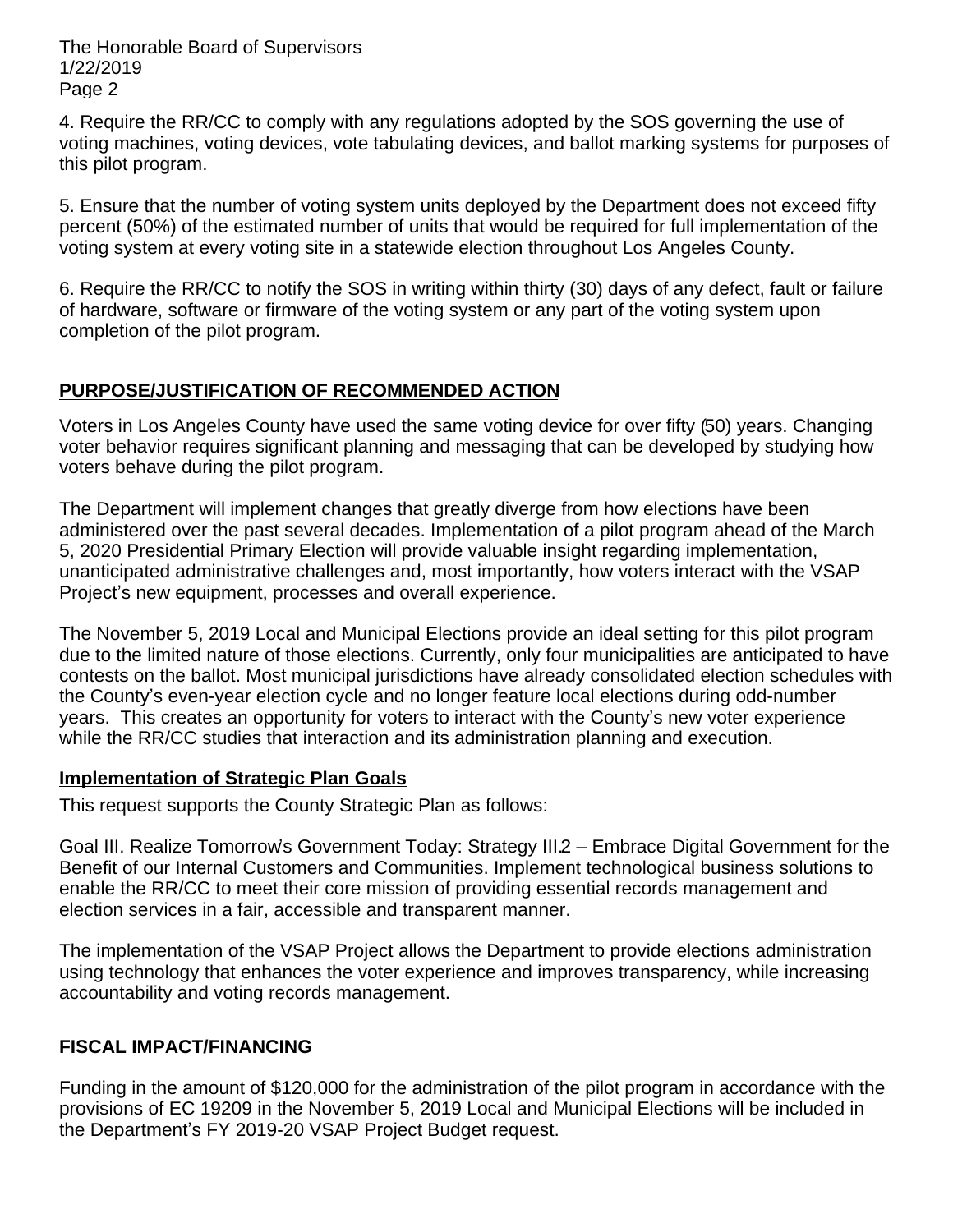### **FACTS AND PROVISIONS/LEGAL REQUIREMENTS**

Through adoption of EC 19209, the State authorizes a governing board to "provide for the experimental use of a voting system in a pilot program," in accordance with certain criteria under the law.

The Department shall submit intent as well as a pilot program plan to the SOS within nine months of the election date (on or before February 5, 2019) to be approved or rejected within three months of submission.

As required in EC 19209, the RR/CC shall conduct a risk-limiting audit during the post-election canvass period. Currently, the Department uses a 1% manual tally audit. The risk-limiting audit will only be required as part of the pilot program. A "risk-limiting audit," as described in EC 19209, ³means a procedure that ensures a large, predetermined minimum change of requiring a full manual tally whenever a full manual tally would show an electoral outcome that differs from the outcome reported by the voting system for the audited contest." Under full implementation beginning with the March 3, 2020 election, the RR/CC may return to the current 1% Manual Tally.

The Department shall also notify the SOS in writing of any defect, fault, or failure of hardware, software, or firmware of the voting system or a part of the voting system within thirty (30) days upon completion of the pilot program.

## **IMPACT ON CURRENT SERVICES (OR PROJECTS)**

Successful administration and implementation of a pilot program will yield significant information that will be applied to the VSAP Project since this will be the first opportunity where voters will interact with the County's new voting experience in a live election setting.

Due to the reduced size of the November 5, 2019 Local and Municipal Elections, this creates a unique opportunity to administer the election while taking advantage of the modest number of precincts and instituting a number of data and fact-finding measures that will improve the program moving into 2020.

Furthermore, it will lead to greater efficiency and public confidence in Los Angeles County elections information gained can improve how the Department administers future elections and be made available to the public.